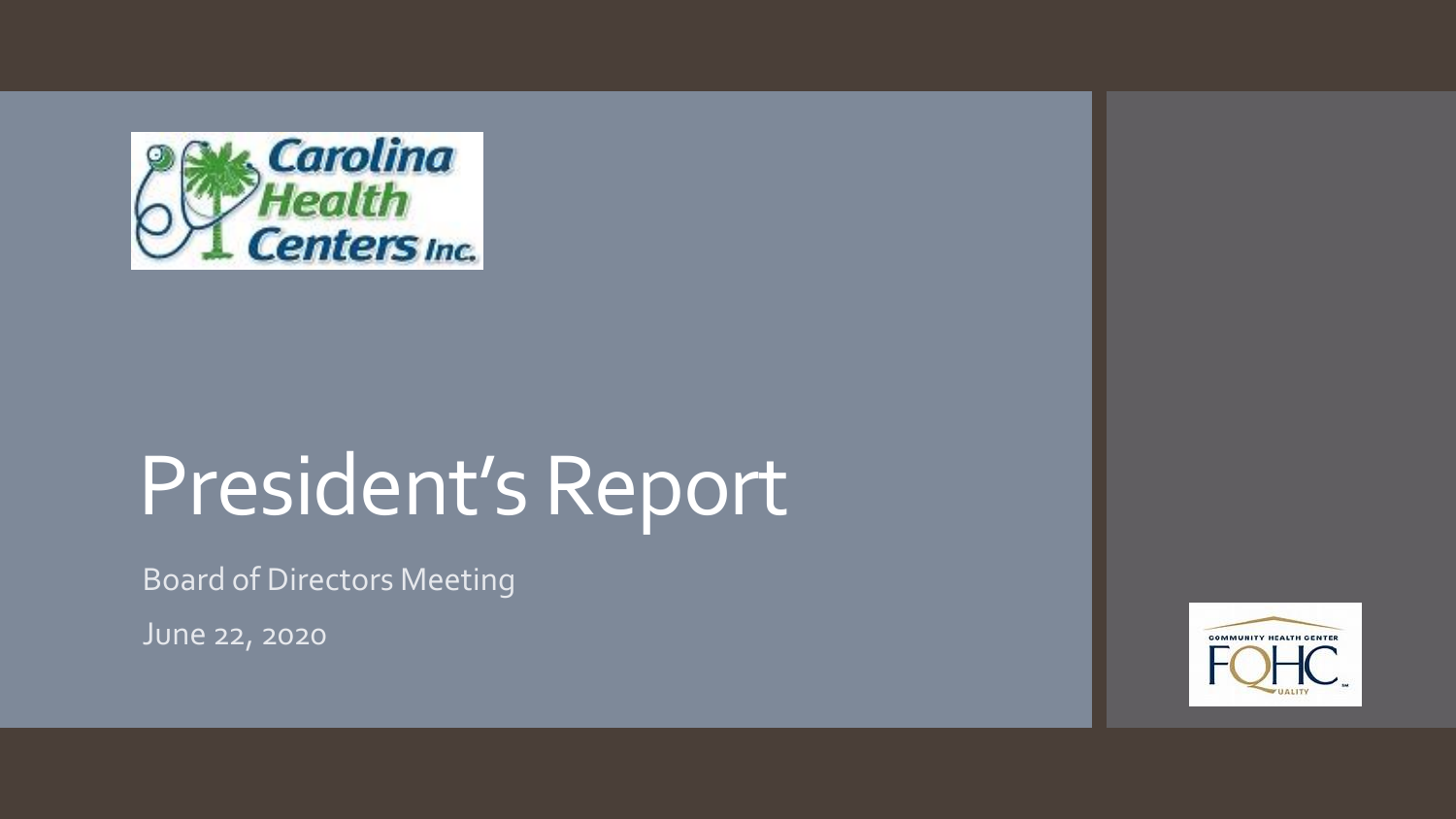#### **Federal:**

Advocacy and Health Policy

Health Center funding - \$7.5 billion "ask" includes

- Long term authorization of the Community Health Center Fund which **expires on November 30, 2020**
- Funding for capital improvements

Workforce development

 Ongoing efforts to include CHCs in all Covid 19 related funding packages **• Interview with Politico** Message: *The Perfect Storm*

 Establish permanent policy and reimbursement rules supporting use of telehealth

### **State:**

- No final action on state budget
- Debate regarding allocation of funding for Covid 19 testing and treatment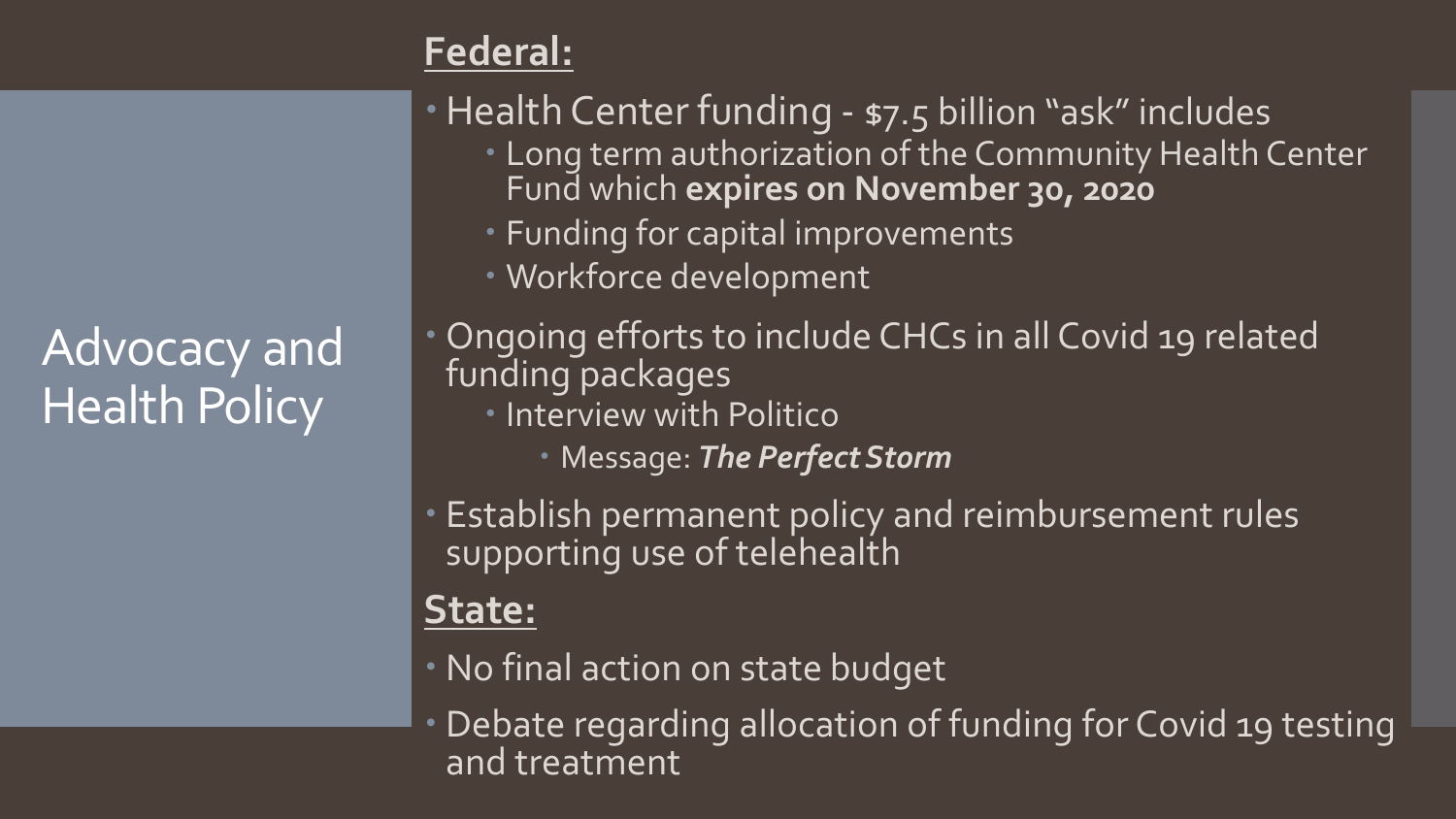External Partnership Updates

Community Integrated Management Services (CIMS) South Carolina Primary Health Care Association (SCPHCA) National Association of Community Health Centers (NACHC) OCHIN CEO Steering Committee

#### **2 Primary Areas of Focus:**

1. Call to Action: Solidarity against racial injustice – corporate resolution establishing anti-racist organizations

2. Covid 19 Response and Support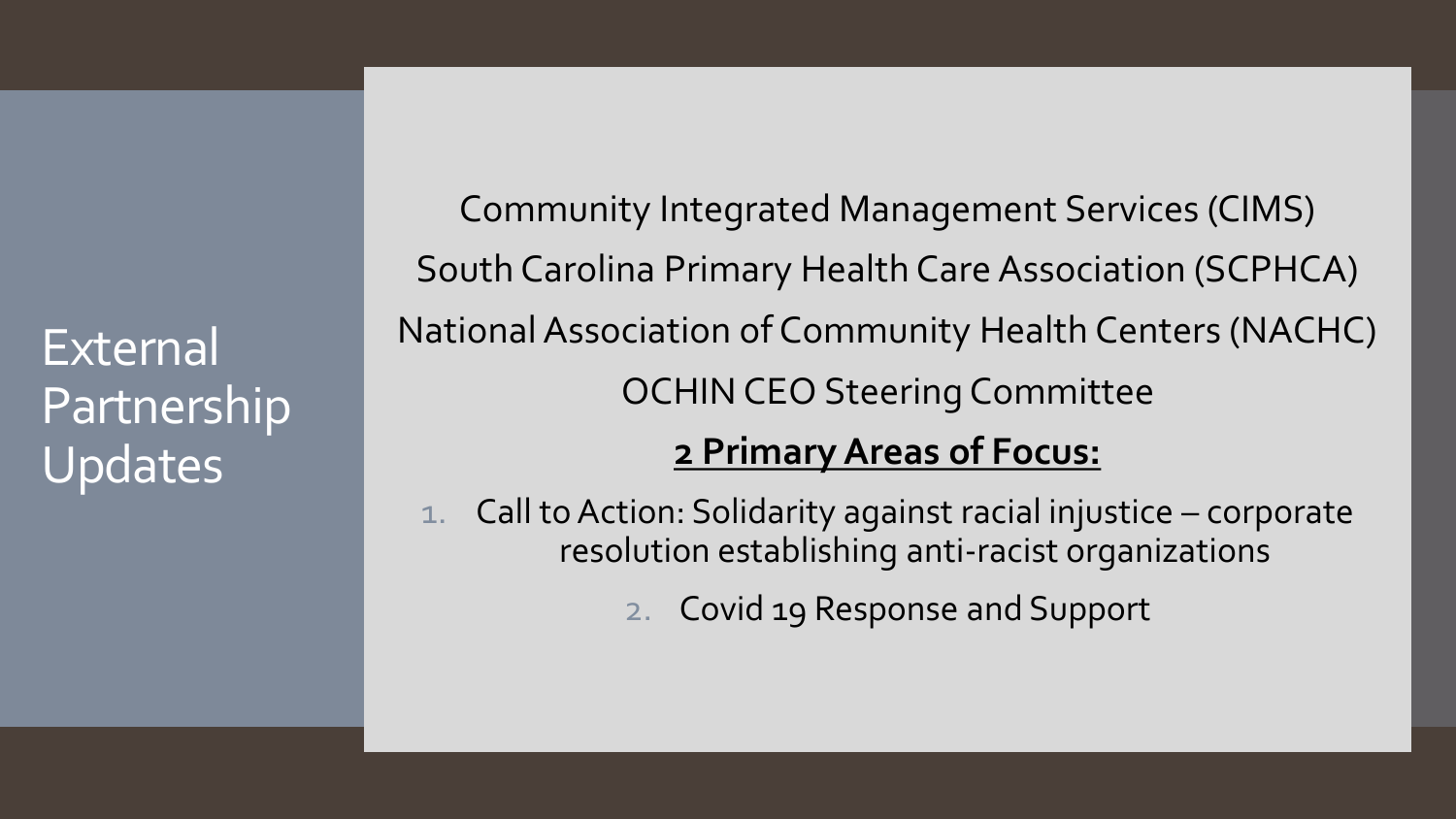Strategic and **Operational** Updates

Covid 19 Response – Prevention, Testing and Treatment:

- Update on community testing Miriam Ferguson
- Summary of testing and results to date Dr. Locke Simons
- Update on RX re-opening and home delivery Dr. Dominic Mellette
- Leadership and Staff Development:
	- Meetings continue to be held via Zoom
		- Consideration of Virtual Corporate Staff Meeting fro Summer
	- Provider recruitment ongoing in both Pediatrics and Family Medicine
	- Leadership Team annual evaluation process is underway
- Update to Board Portal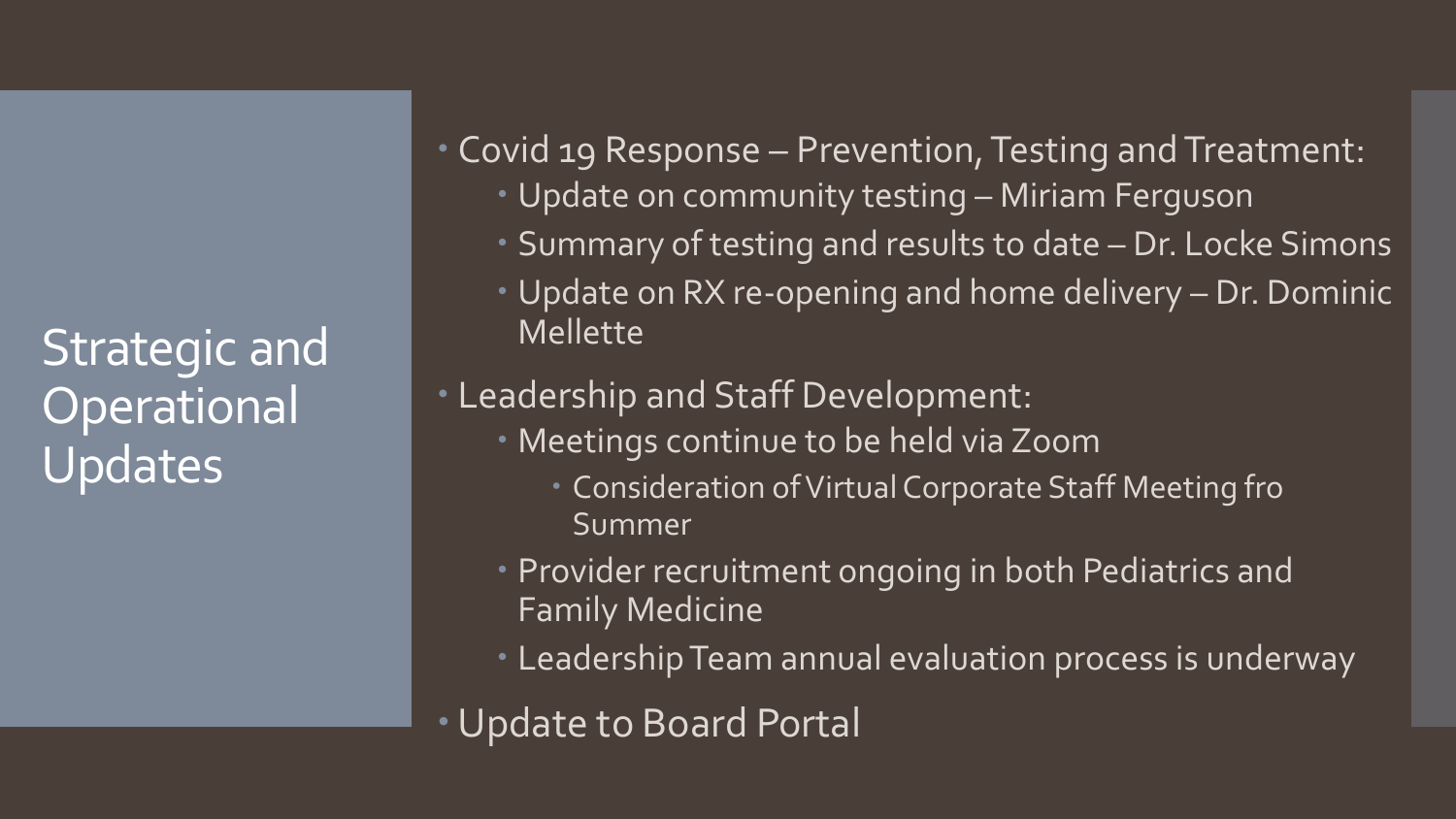## Consulting **Activities**

**340B Coalition Summer Conference has gone virtual!** July 20-29, 2020



#### About the event:

- 5 day event spread across 2-weeks
- Includes the pre-conference workshops
- Virtual exhibit hall and networking opportunities
- 4 CHC specific sessions
	- Breakout session
	- Expert Session 1: Evolving Practice Models
	- Expert Session 2: Role and Adaptation in a Pandemic
	- Expert Session 3: Clinic Administered Drugs
- Opportunity for "chat room" sessions with panelists following sessions



https://www.340bsummerconference.org/

@NACHC 0**000** 

 $CHC$  Consulting Fee = \$7,000 plus waived registration for Sue & Dom

#### Why this Coalition Conference is a "must":

- Never has the need to network with our peers been greater
- Cost reduced by 30% and no travel expenses
- Full CEU credit
- Many sessions are offered "on-demand"
- We can't afford to loose the momentum gained over the last 10 years
- We have the opportunity to set the standard for future events